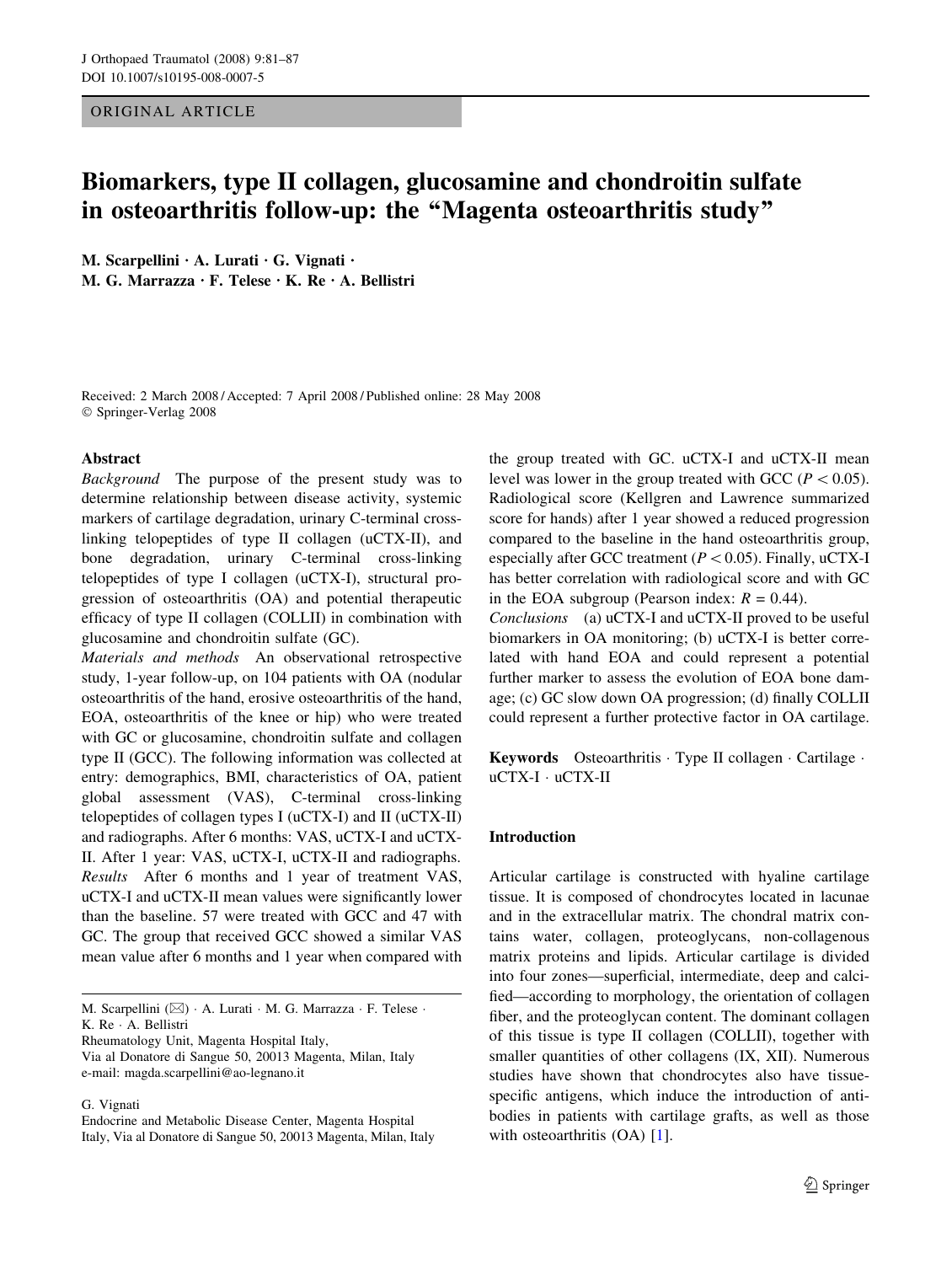Moreover, it has been demonstrated that some chondrocytes can have migratory capacity, and the migratory ones can synthesize COLLII but not type I collagen (COLLI) [[2\]](#page-5-0); this can be interpreted as further evidence that joint damage involves mostly COLLII.

Collagens are a big family of proteins, the main one forming connective tissue in all higher animals. Connective tissues contain a mixture of cells, proteins, complex polysaccharides and inorganic constituents. COLLII, like elastine and proteoglycans, is located in the extracellular matrix and is produced by fibroblasts.

The functional property of COLLII is to give strength and flexibility to the connective tissue, resisting the tensions suffered in the direction of its fibers. At the moment there are 28 different identified types of collagen. In connective tissue, native COLLII is arranged in fibrils. Its function consists in giving strength and flexibility to the connective tissue, resisting the tensions suffered in the direction of its fibers. Also, COLLII is present in joints. It has a special configuration that gives particular elastic properties to protein: collagen fibers are located in the extracellular matrix and have the capacity to increase or reduce their volume according to the degree of compression to which they are subjected. Therefore it protects the organs and tissues from rupture and loss of form or structure when they are stressed by sudden or violent movements. Besides its structural role in tissues and organs, collagen is also important for the development of tissues, one of its functions is to influence the differentiation and proliferation of non-specialized cells. Over the last years numerous molecular markers of cartilage breakdown have been used and evaluated to predict the structural progression of OA. Among the used markers, one of the most reliable resulted urinary C-terminal cross-linking telopeptides of type II collagen (uCTX-II) [\[3–11](#page-5-0)]. COLLI is a metalloprotease cleavage product of human articular cartilage and is normally used to test osteoclastic activity and to quantify bone reabsorption [\[10](#page-5-0)]. The article aims at providing a comparison between two associations (glucosamine–chondroitin sulfate and glucosamine–chondroitin sulfate–native COLLII partially hydrolyzed) in a cohort of Italian patients with OA. Furthermore, the role of urinary C-terminal cross-linking telopeptides of type I collagen (uCTX-I) and uCTX-II as biomarkers has been evaluated.

#### Materials and methods

#### Patients and methods

This was an observational retrospective 1-year follow-up study. This study has considered patients who came to our hospital between October 2006 and October 2007 and who

were affected by osteoarthritis of the hand, hip or knee (fulfilling the American College of Rheumatology Criteria) [\[12](#page-5-0)].

At baseline the following characteristics were collected: age, gender, BMI. Each patient was evaluated at baseline, after 6 months and after 1 year with a general rheumatologic assessment, a patient global assessment (0–100 mm VAS), uCTX-I and uCTX-II measurement.

For the urinary evaluation of degradation products of C-terminal telopeptides of Type I human collagen the Urine CrossLaps<sup>®</sup> ELISA Kit has been employed and for products of C-terminal telopeptides of type II the Urine CartiLaps<sup>®</sup> ELISA kit (both from Nordic Bioscience Diagnostic—DK, Italian subsidiary Pantec—Turin) has been employed. The method gives a quantitative determination employing a competitive enzyme immunosorbent assay on micro-titer wells by using urine from second morning void, the concentration is referred to the creatinine excretion with results as nanogram/mmol of creatinine.

At baseline and after 1 year a radiological evaluation of hands, hip or knee as needed was observed. All radiographs were evaluated by two experienced rheumatologists and the Kellgren and Lawrence score was used [\[13\]](#page-5-0). Obviously, patients whose required parameters were (partially) absent from our archives were not considered. Secondary OA, due for example to fracture, inflammatory diseases (such as rheumatoid arthritis) or Paget disease, was an exclusion criterion. Patients with current corticosteroid therapy and/ or anti-osteoporotic drugs and/or renal or hepatic dysfunction in the year before onset of the study were excluded too.

Hundred and four patients were thus included in the study (95 females, 9 males), mean age was 61.4  $\pm$  7.2 years. Thirty patients were affected by hand EOA, 54 by hand OA and 20 distributed between knee or hip OA.

Forty-seven were treated with glucosamine  $1,000 \text{ mg} + \text{chondroitin}$  sulfate  $1,000 \text{ mg}$  (GC) and 57 with glucosamine  $1,000 \text{ mg} + \text{chondroitin}$  sulfate 1,000 mg + native COLLII partially hydrolyzed 2 mg (GCC).

The study was performed in accordance to the Declaration of Helsinki.

#### Statistical analysis

Continuous variables were analyzed in terms of mean  $\pm$  standard deviation.

Standard Student's t-test for paired samples or one-way ANOVA were performed for comparing data, as needed. A  $P$ -value  $\leq 0.05$  has been valued as significant.

All analyses were carried out with SPSS software for windows Ver 13.0.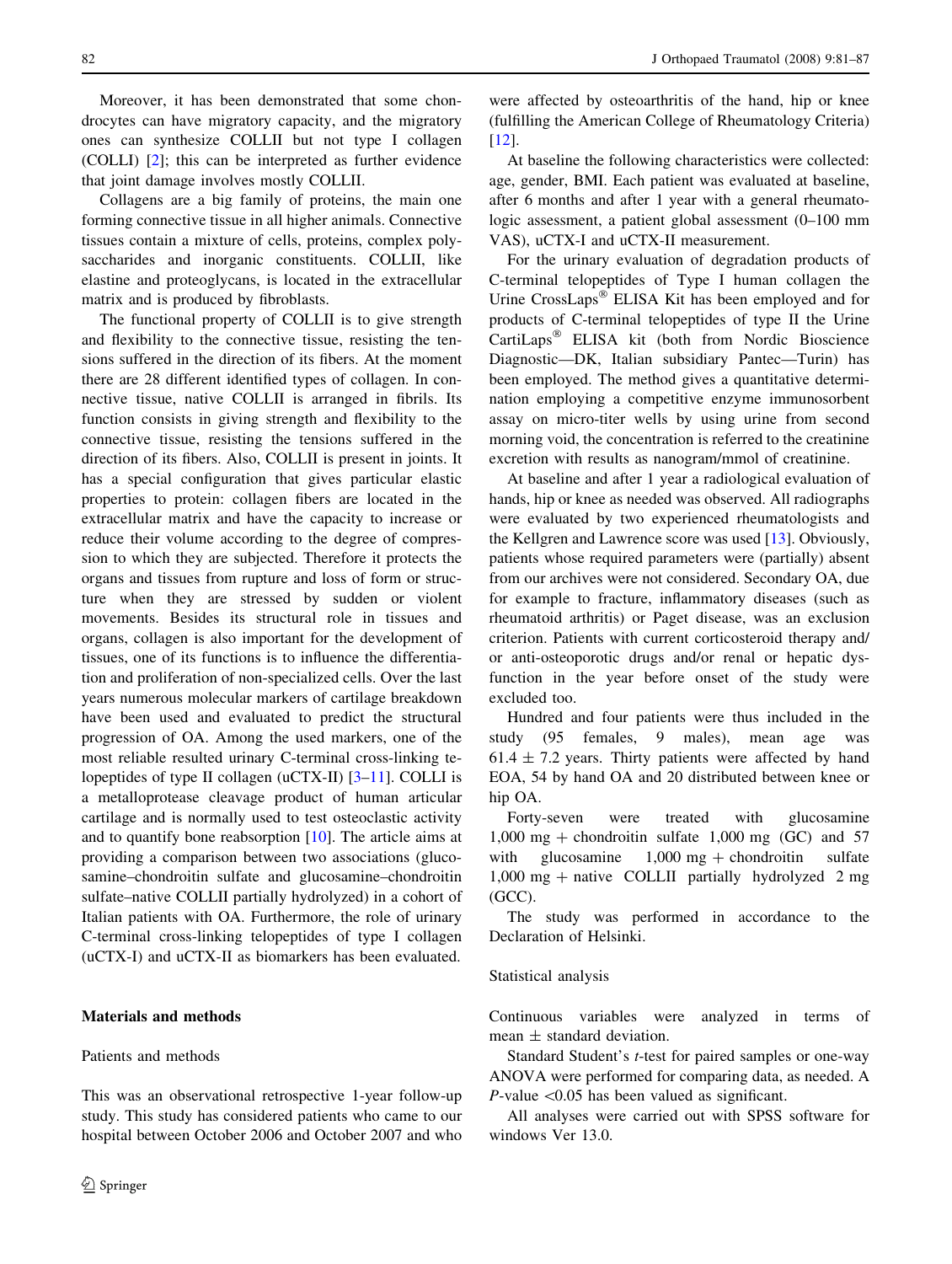

Fig. 1 VAS in the whole population  $(GC + GCC)$ 



Fig. 2 Urinary C-terminal cross-linking telopeptides of type I collagen in whole population  $(GCC + GC)$ 

#### Results

Analyzing the whole population, VAS (Fig. 1) was reduced significantly after 6 months (t1:  $P = 0.014$ ), and was still low after 1 year (t2:  $P = 0.004$ ) compared to the baseline (t0) in both groups (GC and GCC). The same is true for uCTX-1 (Fig. 2), t1:  $P = 0.001$  and t2:  $P = 0.002$ . There was no significant difference between GC and GCC. uCTX-I in hand OA and hand EOA is more reduced in the group treated with GCC at t2 ( $P = 0.026$ ) compared to the other group (Fig. 3).

Urinary C-terminal cross-linking telopeptides of type I collagen in the EOA subgroup is more significantly reduced  $(P = 0.017)$  at t2 with GCC compared to GC (Fig. 4).



Fig. 3 Urinary C-terminal cross-linking telopeptides of type I collagen in hand OA and hand EOA, GCC vs. GC



Fig. 4 Urinary C-terminal cross-linking telopeptides of type I collagen in EOA group, GCC vs. GC

Urinary C-terminal cross-linking telopeptides of type I collagen has a higher baseline in the EOA subgroup.

Urinary C-terminal cross-linking telopeptides of type II collagen is significantly reduced in the whole population both at t1 ( $P = 0.003$ ) and t2 ( $P = 0.002$ ) and with both treatments (Fig. [5\)](#page-3-0); patients treated with GCC improve more quickly and steadily over 1 year, whereas patients treated with GC show smaller improvements which tend to regress at t2.

To make a more accurate comparison of the uCTX-II improvements, we chose the group affected by hand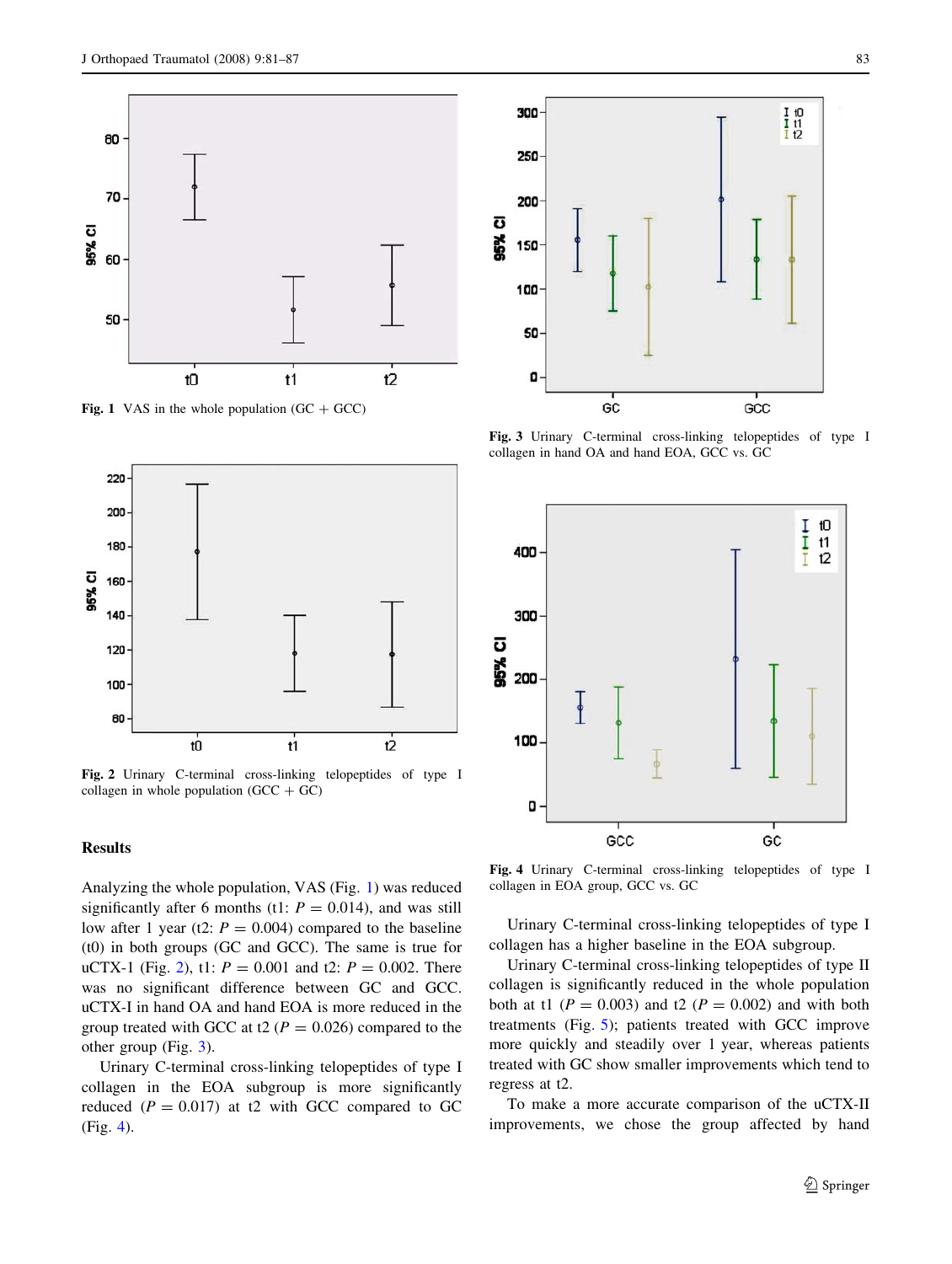<span id="page-3-0"></span>

Fig. 5 Urinary C-terminal cross-linking telopeptides of type II collagen in whole population  $(GCC + GC)$ 



Fig. 6 Urinary C-terminal cross-linking telopeptides of type II collagen in hand OA and hand EOA, GCC vs. GC

arthritis  $(OA + EOA)$  because it is the more numerous and homogeneous from many points of view (sex, age, BMI). uCTX-II is significantly reduced at t1 ( $P = 0.01$ ) already, with both treatments. However, at t2 ( $P = 0.017$ ) patients treated with GCC show further improvements whereas patients treated with GC tend to regress (Fig. 6).

From the radiological point of view, in the hand arthritis group ( $OA + EOA$ ), patients with GCC show a decrease in the bone decay rate over 1 year  $(P = 0.009)$  (Fig. 7), starting from similar radiologic score at t0. Figure 8 is like Fig. 7, but limited to patients with hand-EOA ( $P = 0.018$ ), starting with similar radiologic score at t0, as well.



Fig. 7 Evolution of radiological score in hand OA and hand EOA, GC vs. GCC



Fig. 8 Evolution of radiological score in hand EOA, GC vs. GCC

In EOA patients, analyzing the possible correlation between radiological data, uCTX-I and uCTX-II, we found a significant correlation between radiological score (at t2) and uCTX-I (both at t1 and t2), with a Pearson index  $R = 0.59, P = 0.0008.$ 

There is no correlation between radiological data and uCTX-II.

In hand OA patients, there is a weak correlation between radiological data and uCTX-II, with a Pearson index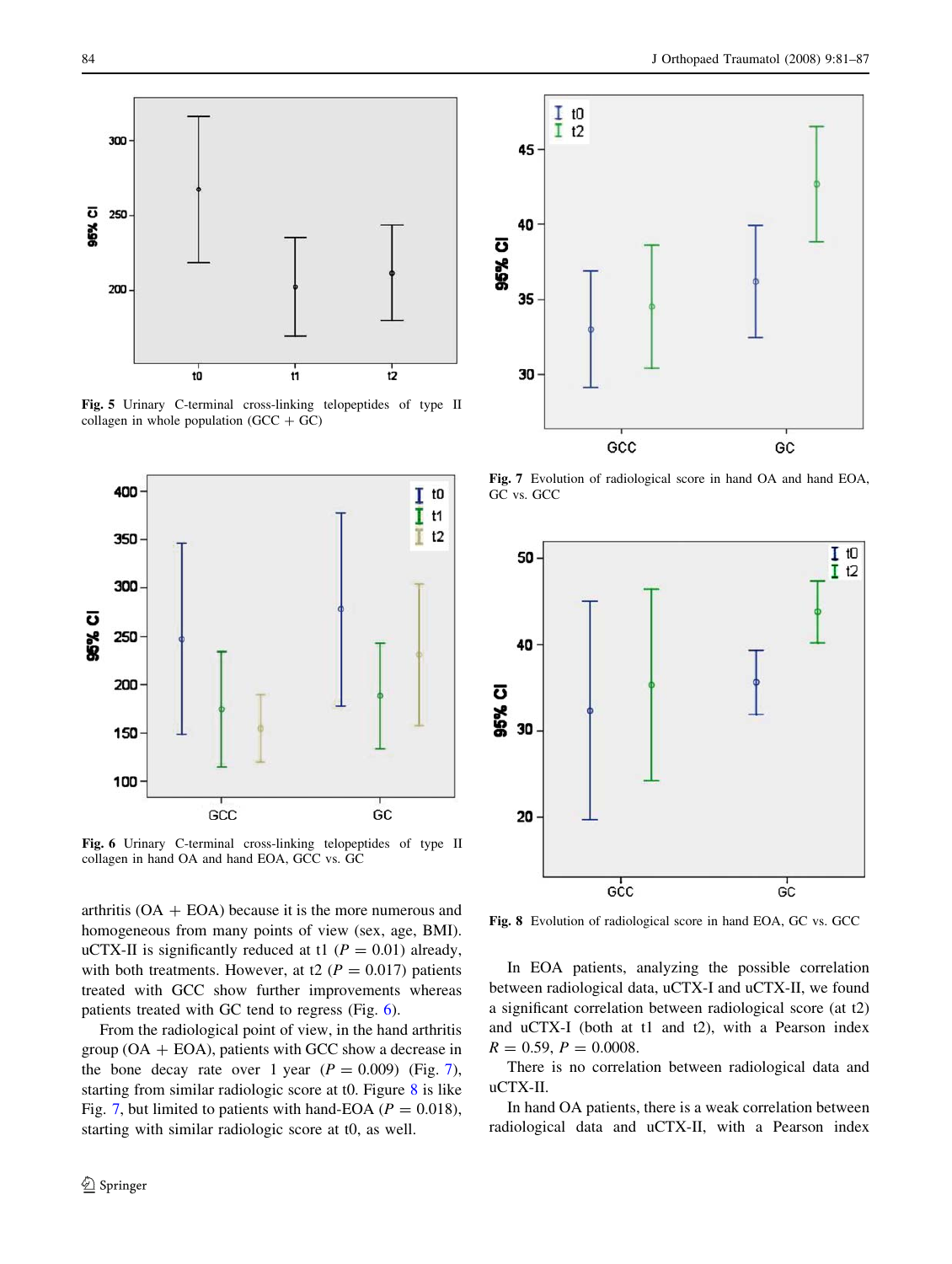

Fig. 9 Correlation between radiological score (abscissa) and uCTX-I (ordinate) in hand EOA, GC vs. GCC

 $R = 0.315$ ,  $P = 0.045$ . This datum seems to confirm that the EOA group is better described by uCTX-I than uCTX-II.

Pearson index between radiological score and uCTX-I in the EOA group treated with GC is  $R = 0.44$ . Pearson index between radiological score and uCTX-I in the EOA group treated with GCC is  $R = 0.12$ . This datum is consistent with the fact that GCC slows down the rate of increase of radiological score, thus uCTX-I is a better indicator of radiological evolution in the GC group compared to the GCC group, where the effect of the drug weakens the correlation between these two variables (Fig. 9).

# Discussion

OA is the most common and frequent of the rheumatic diseases. Research on pathogenesis has suggested new ideas both in new diagnostic tests and in therapy.

Our study, in accordance with many AA, has confirmed the validity of uCTX-II in the diagnosis and quantitative analysis of cartilage breakdown [\[10](#page-5-0), [11\]](#page-5-0) also during follow up, independently of area, localization and histological grading of affected joints [\[14](#page-5-0)] and atrophic or hypertrophic patterns of OA [[7\]](#page-5-0).

In our study, also uCTX-I has demonstrated itself interesting. Recently, as a matter of fact, the presence of bone resorption has been recognized as a risk factor for OA progression. A recent study [\[15](#page-5-0)] demonstrated that general bone resorption, indicated by serum biomarker measurements, is increased in patients with progressive knee OA. These results confirmed the role of bone changes in the pathogenesis of OA. It is generally believed that degeneration of cartilage in OA is characterized by two phases: a biosynthetic phase during which the cells resident in cartilage, the chondrocytes, attempt to repair the damaged extracellular matrix; and a degradation phase, in which the activity of enzymes produced by the chondrocytes digests the matrix, matrix synthesis is inhibited, and the consequent erosion of the cartilage is accelerated. The cellular reaction pattern during the osteoarthritic disease process is at first glance rather heterogeneous. However, the reaction patterns can basically be summarized in five categories: (a) proliferation and cell death (apoptosis), (b) changes in synthetic activity, (c) changes in degradation, (d) phenotypic modulation of the articular chondrocytes, and (e) formation of osteophyte. Several factors such as retinoic acid, bromodeoxyuridine and IL-1, induce so-called ''dedifferentiation'' or modulation of the chondrocytes phenotype to a fibroblast-like phenotype. The chondrocytes stop expressing aggrecan and collagen type II, though they are still very active cells and express collagen types I, III and V  $[16]$  $[16]$ . Some AA  $[17]$  $[17]$  have reviewed the evidence that OA abnormal osteoblasts are responsible: (a) to maintain the abnormal mineralization, (b) to release factors that can modify both osteoblasts and chondrocytes functions and (c) to degrade articular cartilage. OA osteoblasts release more IL-6, CXCL12, CXCL13 and leptin that can also directly modulate COLLI synthesis, promote articular cartilage degradation and contribute to inflammatory state observed in OA. Production of an abnormal collagen matrix and a soluble factor(s) by OA osteoblasts leads to an abnormal osteoid matrix not mineralizing normally. This putative factor(s) contributes to cartilage degradation but also to abnormal osteoblasts cell function, measurable also as uCTX-I. Marcelli et al. [\[18](#page-5-0)] underline the relationship between hand OA and bone mineral density and Zoli et al. [[19\]](#page-6-0) confirm it also in hand EOA, a destructive form of primary OA. The most important problem for therapy is the large pathogenetic process number. Obviously therapeutic intervention in order to control both joint cartilage collagen content and bone content have to be considered in OA management. Numerous pharmaceutical and nutriceutical agents [[20\]](#page-6-0) have been developed and are used also in combination, to improve the efficacy in delaying the progression of structural changes in OA cartilage [\[21](#page-6-0), [22\]](#page-6-0). Actually many AA have described the efficacy and potential disease-modifying effect of glucosamine, chondroitin sulfate, avocado soybean unsaponifiables, diacerhein, intraarticular hyaluronan, ginger, doxycycline, ascorbic acid, manganese, growth factors [[23\]](#page-6-0).

Our group wanted to test the potential capacity of native COLLII, partially hydrolyzed, in association with GC, to lessen the damage and progression of OA, based on the above. Collagen gives bone its flexibility, helping it to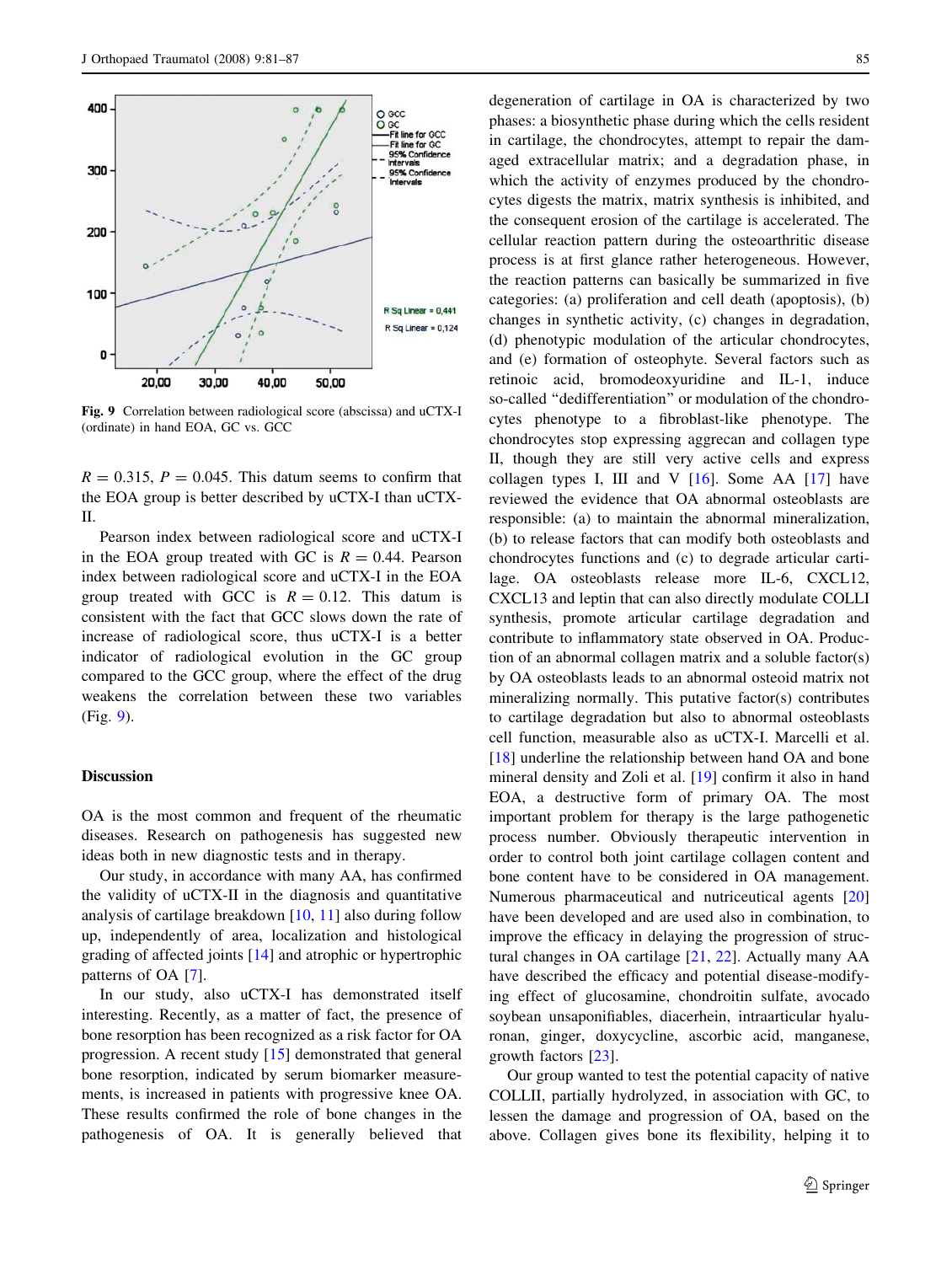<span id="page-5-0"></span>resist tension. COLLII helps to promote new cartilage synthesis and reduces oxidative damage to the joints. In our study a synergic mix of natural compounds, as GCC, worked together to reduce both articular and bone OA damage.

Our data demonstrated that a substance which is probably able to interfere on cartilage catabolism, to help the promotion of new cartilage synthesis and to reduce oxidative damage to the joint, like native COLLII partially hydrolyzed, could represent a further new therapeutic possibility to improve hand OA, even in association with other SYSADOAs (Symptomatic slow acting drugs for osteoarthritis). Trentham has specified that several studies have shown significant improvement in symptoms when patients were supplemented with undenatured COLLII, including improved joint mobility and flexibility, reduced joint pain, and, in some patients, complete remission of symptoms. The fact that OA is often characterized by an underlying immune disorder lends itself to likelihood that an immune-enhancing nutrient such as undenatured COLLII could be useful in reducing inflammation and redness symptoms of OA, as well [\[24](#page-6-0)]. Bagchi et al. confirm the efficacy of undenatured COLLII in OA and RA in a pilot study in humans [\[25](#page-6-0)]. D'Altilio et al. in a placebo-controlled study demonstrated that daily treatment of arthritis-affected dogs with COLLII alone or in combination with GC markedly alleviates arthritis-associated pain and is well tolerated as no side effect was noted [\[26](#page-6-0)].

Moreover, evidence of the better uCTX-I correlation in the EOA subgroup, even considering the smaller case record, could suggest that EOA might have greater affinity with metabolic bone diseases, like osteoporosis [\[27](#page-6-0), [28](#page-6-0)].

Further studies are necessary to confirm the efficacy of COLLII as a protective factor of OA cartilage, and the potential significance of uCTX-I as a further marker to assess the evolution of EOA bone damage.

Conflict of interest The authors declare that they have no conflict of interest related to the publication of this manuscript.

## **References**

- 1. Ihyc A, Osiecka-Iwan A, Jozwiak J, Moskalewski S (2001) The morphology and selected biological properties of articular cartilage. Ortop Traumatol Rehabil 3(2):151–162
- 2. Morales TI (2007) Chondrocyte moves: clever strategies? Osteoarthritis Cartilage 15(8):861–871
- 3. Reijman M, Hazes JM, Bierma-Zeinstra SM, Koes BW, Christgau F, Christiansen C, Uitterlinden AG, Pols HA (2004) A new marker for osteoarthritis: cross-sectional and longitudinal approach. Arthritis Rheum 50(8):2471–2478
- 4. Charni N, Juillet F, Garnero P (2005) Urinary type II collagen helical peptide (HELIX-II) as a new biochemical marker of

cartilage degradation in patients with osteoarthritis and rheumatoid arthritis. Arthritis Rheum 52(4):1081–1090

- 5. Jordan KM, Syddall HE, Garnero P, Gneyts E, Dennison EM, Sayer AA, Delmas PD, Cooper C, Arden NK (2006) Urinary CTX-II and glucosyl-galactosyl-pyridinoline are associated with the presence and severity of radiographic knee osteoarthritis in men. Ann Rheum Dis 65(7):871–877
- 6. Bruyere O, Collette J, Kothari M, Zaim S, White D, Genant H, Peterfy C, Burlet N, Ethgen D, Montague T, Dabrowski C, Reginster JY (2006) Osteoarthritis, magnetic resonance imaging, and biochemical markers: a one year prospective study. Ann Rheum Dis 65(8):1050–1054
- 7. Conrozier T, Ferrand F, Poole AR, Verret C, Mathieu P, Ionescu M, Vincent F, Piperno M, Spiegel A, Vignon E (2007) Differences in biomarkers of type II collagen in atrophic and hypertrophic osteoarthritis of the hip: implications for the differing pathobiologies. Osteoarthritis Cartilage 15(4):462–467
- 8. Sharif M, Kirwan J, Charni N, Sandell LJ, Whittles C, Garnero P (2007) A 5-yr longitudinal study of type IIA collagen synthesis and total type II collagen degradation in patients with knee osteoarthritis-association with disease progression. Rheumatology 46(6):938–943
- 9. Garnero P, Charni N, Juillet F, Conrozier T, Vignon E (2006) Increased urinary type II collagen helical and C telopeptide levels are independently associated with a rapidly destructive hip osteoarthritis. Ann Rheum Dis 65:1639–1644
- 10. Mazières B, Garnero P, Guéguen A, Abbal M, Berdah L, Lesquesne M, Nguyen M, Salles J-P, Vignon E, Dougados M (2006) Molecular markers of cartilage breakdown and synovitis at baseline as predictors of structural progression of hip osteoarthritis. The ECHODIAH Cohort. Ann Rheum Dis 65:354–359
- 11. Meulenbelt I, Kloppenburg M, Kroon HN, Houwing-Dustermaat JJ, Garnero P, Hellio Le Graverand MP, DeGroot J, Slagboom PE (2006–2007) Urinary CTX-II levels are associated with radiographic subtypes of osteoarthritis in hip, knee, hand, and facet joints in subject with familial osteoarthritis at multiple sites: the GARP study. Ann Rheum Dis 65:360–365—Osteoarthritis Cartilage 15:379–385
- 12. Altman R, Alarcon G, Appelrouth D, Bloch D, Borenstein D, Brandt K, Brown C, Cooke TD, Daniel W, Gray R, Greenwald R, Hochberg M, Howell D, Ike R, Kapila P, Kaplan D, Koopman W, Longley S, McShane DJ, Medsger T, Michel B, Murphy W, Osial T, Ramsey-Goldman R, Rothschild B, Stark K, Wolfe F (1990) The American College of Rheumatology criteria for the classification and reporting of osteoarthritis of the hand. Arthritis Rheum 33:1601–1610
- 13. Kellgren JH (1963) The epidemiology of chronic rheumatism. In: Davis FA (ed) Atlas of standard radiographs of arthritis. vol II. Blackwell Scientific Publication, Philadelphia, pp 10–1114
- 14. Lorenz H, Wenz W, Ivancic M, Steck E, Richter W (2005) Early and stable upregulation of collagen type II, collagen type I and YKL40 expression levels in cartilage during early experimental osteoarthritis occurs independent of joint localization and histological grading. Arthritis Res Ther 7(1):R156–R165
- 15. Bettica P, Cline G, Hart DJ (2002) Evidence for increased bone resorption in patients with progressive knee osteoarthritis: longitudinal results from the Chingford study. Arthritis Rheum 46(12):3178–3184
- 16. Sandell LJ, Ainier T (2001) Articular cartilage and changes in arthritis. An introduction: cell biology of osteoarthritis. Arthritis Res 3:107–113
- 17. Lajeunesse D (2007) Does subchondral bone tissue remodeling or cell function play a role in articular cartilage loss in osteoarthritis? Osteoarthritis Cartilage 15(Suppl):C3
- 18. Marcelli C, Favier F, Kotzki PO, Ferrazzi V, Picot MC, Simon L (1995) The relationship between osteoarthritis of the hands, bone